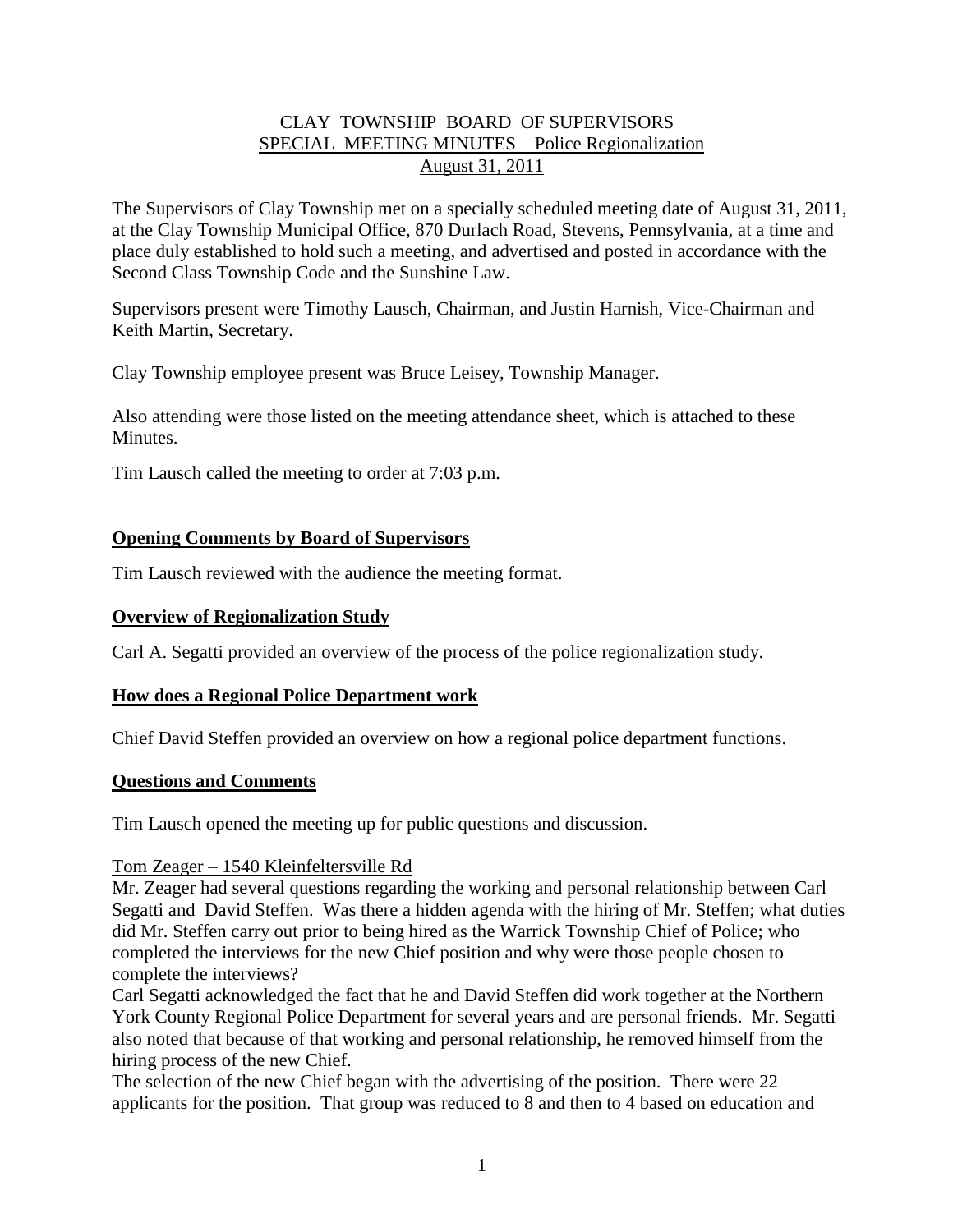work history. The final 4 applicants were interviewed three separate times and ranked based on those interviews. All ranking was kept confidential until all three interview sessions were completed. The first interview was conducted by a group of three Law Enforcement professional. The second interview was conducted by the three Township Managers. The third interview was conducted by the representing Township Supervisors.

The three Law Enforcement professionals, from out of the area, were chosen to conduct the first interview process based on their professional careers and their non-biased opinions of any of the Townships.

David Steffen also acknowledged his professional and personal relationship with Carl Segatti. He explained that over his 27 years with the Northern York County Regional Police he carried out many duties including patrol and solving major crimes.

Dave Kratzer, Penn Township Manager, asked Carl Segatti how many Law Enforcement professionals contain the law degree that was a requirement of the new Chief. Mr. Segatti said only approximately 2-3% have the qualifications.

# Jared Rottmund – 1030 Girl Scout Rd

Mr. Rottmund inquired where Chief Leighty will fall into the regional police department and with the education required for the new Chief what is the salary costs.

David Steffen acknowledged his appreciation for Chief Leighty and will utilize his administrative skills as much as possible his specific position in the new regional police department has not been determined as of this date.

# John Doman – 136 Tulip Circle

Mr. Doman acknowledged that he was impressed by Chief Steffen but wanted to know bottom line numbers for the budget.

Bruce Leisey, Township Manager, stated that the entire 2012 budget for the regional department was an estimated 3,306,470 (14% Clay Twp, 41% Penn Twp and 45% Warrick Twp).

The Clay Township 2011 Police budget will be an estimated \$611,000 and the proposed 2012 regional police budget will be an estimated \$462,511.

# Jared Rottmund – 1030 Girl Scout Rd

Mr. Rottmund asked what will happen with the current facility debt and utilities. Bruce Leisey, Township Manager, stated that the Regional Police Department will pay rent to utilize the current facility and pay their portion of the utility charges.

# Louis Katz – 30 Meadow Dr

Mr. Katz inquired how many officers the Regional Police Department will employ; will that include all officers from Clay Township and how will the Regional Police Department cover such a large area.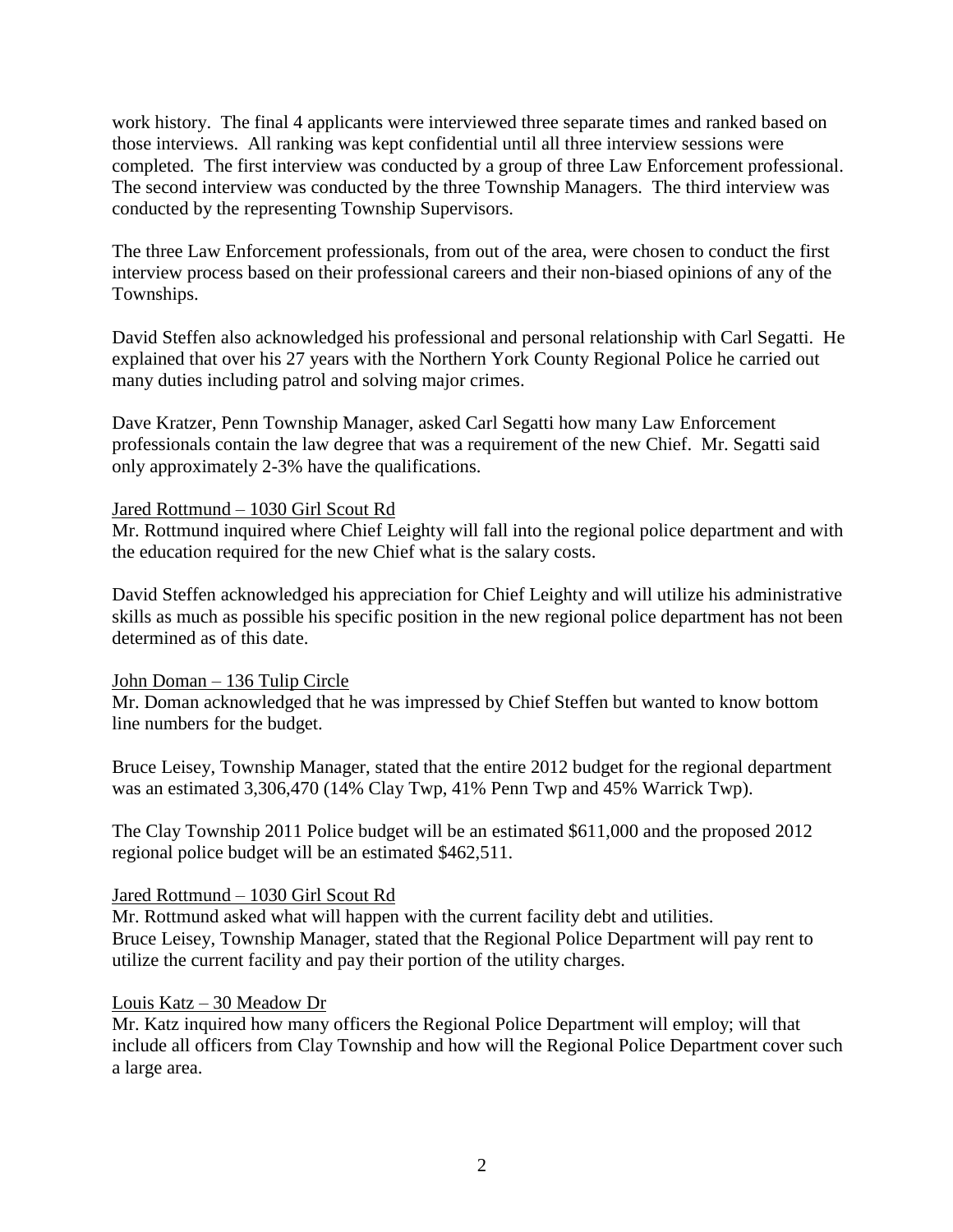Chief Steffen stated that the Regional Police Department will employ 24 officers.

Carl Segatti stated that the police department will be a 24/7 department. The officers will be patroling in the Township during the scheduled times. When an officer is not available in the Township to handle a call, an officer patrolling in Penn or Warwick Township will handle the call.

# Craig Merkey – 1330 Forest Hill Road

Mr. Merkey asked how many officers do we need currently compared to the number of officers employed.

Carl Segatti stated that according to the study conducted, Clay Township has 4.33 officers employed and according to the study results would only need 1.9 officers to handle current calls for service.

Mr. Merkey then stated so we could have less Clay Township Police Officers now and save money.

Carl Segatti stated, but that would not provide the residents of Clay Township with the police protection they have requested. But with the shared resources of a Regional Police Department that could happen.

# Nelson Ramos – 1630 Kleinfeltersville Road

Mr. Ramos asked how many officers are proposed for the 11pm – 7am shift in Clay Township under the Regional Police Department.

Chief Steffen stated one officer.

Mr. Ramos said so once he leaves the Township, we will not have any police coverage.

Chief Steffen explained that officers patrolling in Penn and Warwick Township will handle calls when an officer is not scheduled for Clay Township patrol and the benefit of having the police station in Clay Township that there would always be a supervisor in the station in case of an emergency.

# Janice Breneman – 100 Ice House Hill Road

Mrs. Breneman asked if the State Police will still back up when the Regional Police Department is formed.

Chief Steffen stated that in the case of an emergency or for officer safety the State Police will still back up the Regional Police Department but in most cases, other officers on duty from the Regional Police Department will come in to provide the back up.

# Roger Zimmerman – 50 Woodcorner Road

Mr. Zimmerman asked if our 14% is based on call volume and how was the Clay Township facility chosen to house the Regional Police Department.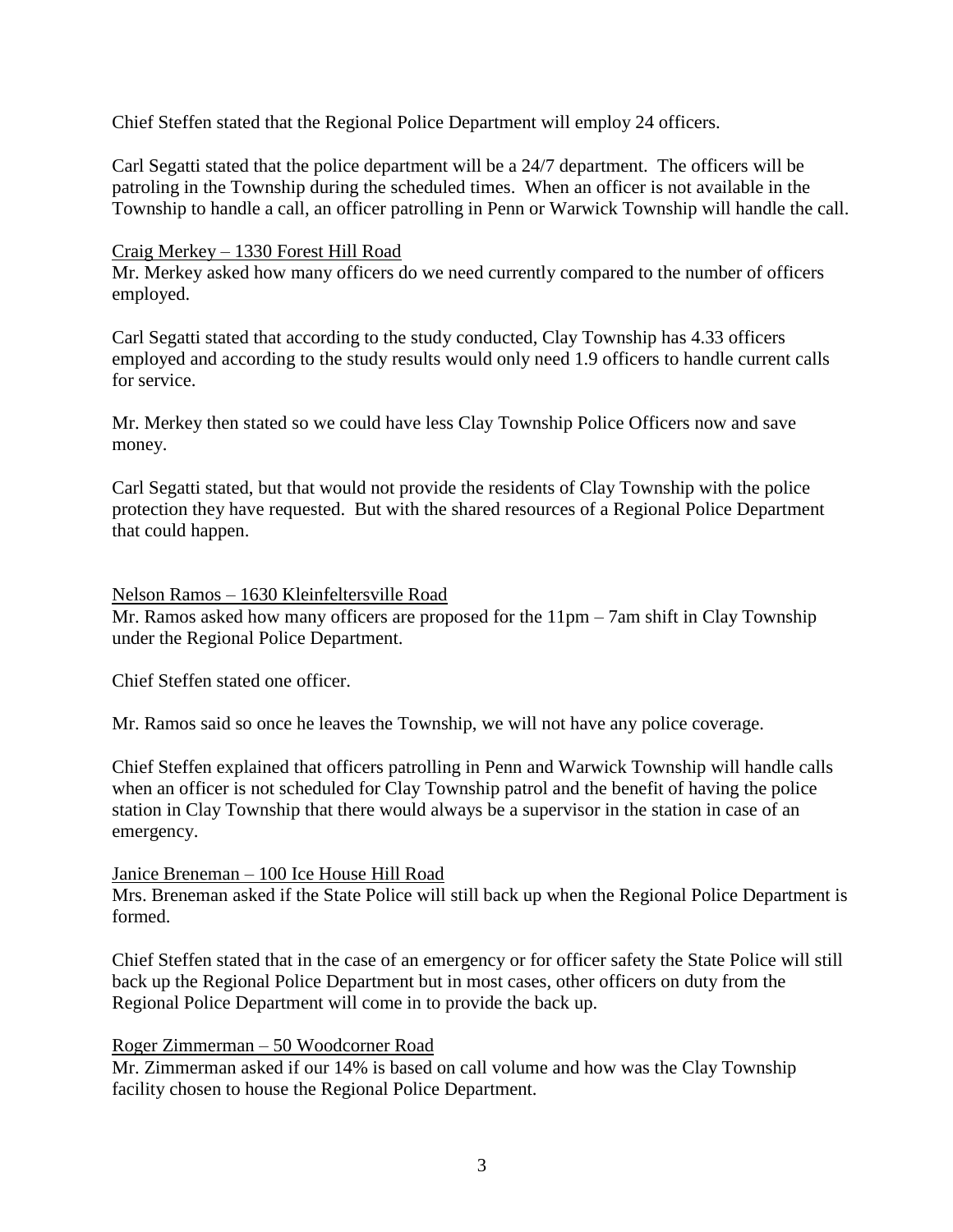Bruce Leisey, Township Manager, stated that even though the Clay Township facility is not in the middle of the coverage area, it was chosen because it is an updated facility and built to house and facilitate a 24/7 police department. Penn and Warwick Township's have outgrown their current facilities.

Chief Steffen also stressed the fact that the officers should be out in their patrol vehicles and not in the office. Most times the officer will come to the facility at beginning of their shift and not return till the end of their shift.

Mr. Zimmerman stated that he is happy the station is based in Clay Township just for the police traffic that will be seen in the Township.

# Louis Katz – 30 Meadow Drive

Mr. Katz asked how the differences in vehicles, computers and firearms will be handled. Chief Steffen stated that all equipment will be standardized so officers can move from car to car and know where everything is and how it functions. He also stated that there are several grants available to help with the cost of that standardization and there is a line item in the budget for the conversion.

# David Kitch – 1500 Furnace Hill Road

Mr. Kitch asked what will happen with the current debt of the new facility.

Bruce Leisey, Township Manager, stated that the Regional Police Department will pay rent to utilize the facility which will be applied to reduce the debt.

# Ann Weaver – 275 N Clay Road

Mrs. Weaver asked what will happen to Chief Leighty since a new Regional Police Chief has been hired.

Chief Steffen stated that he sees Chief Leighty as a valuable asset. He and Chief Leighty are already working on several projects for the Regional Police Department together.

# Ralph Kurtz – 245 Durlach Road

Mr. Kurtz stated that Clay Township will have better police protection for less money.

# Craig Merkey – 1330 Forest Hill Road

Mr. Merkey asked what are the thoughts of the current Clay Township Police Officers regarding the Regional Police Department.

Bruce Leisey, Township Manager, stated that he has spoken with the officers and they are supportive of the Regional Police Department. Mr. Leisey suggested that residents speak with officers personally to hear their thoughts.

Keith Martin, Clay Township Supervisor, stated that the Clay Township Police Officers are looking forward to the advancement opportunities available with the Regional Police Department.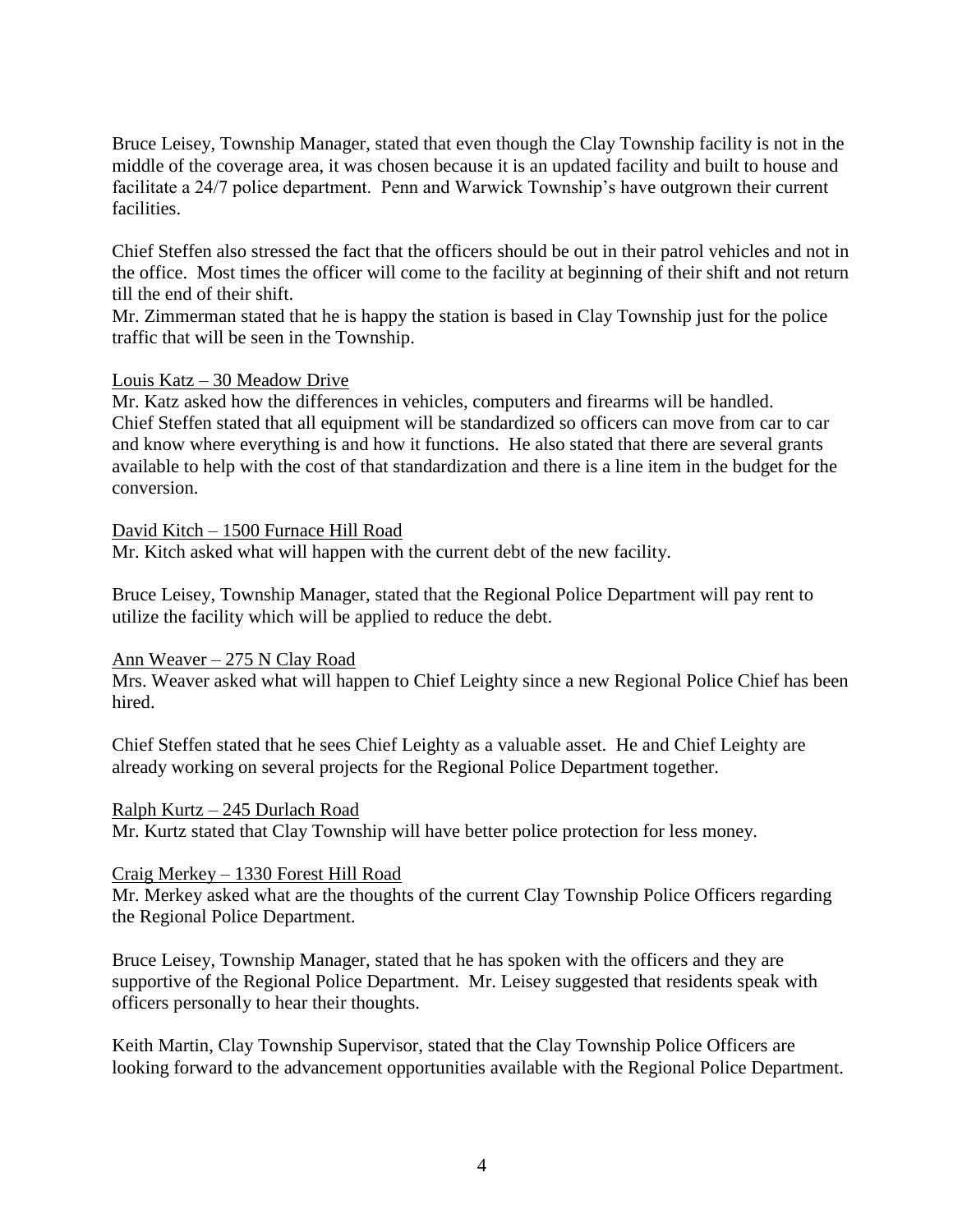#### Tom Zeager – 1540 Kleinfeltersville Road

Mr. Zeager asked how much the rent will be for the Regional Police Department to utilize the building.

Bruce Leisey, Township Manager, stated that it would be a range of \$10-12 per sq foot for 5 years (approximately \$70,000 to \$80,000 per year).

Mr. Zeager asked if the Board of Supervisors had spoken with Ephrata Borough regarding police services.

Justin Harnish, Township Supervisors, stated that they had met with Ephrata Borough regarding contracted police services. One concern that the Board of Supervisors had with contracted services is that they don't have a vote or say in what happens with the services provided. With the Regional Police Department we will still have a vote on decisions made. Another major concern was employment security for the current Officers of Clay Township.

Mr. Zeager stated that he had spoken with a representative from Ephrata Borough and the details given to him were different then what was stated tonight.

The Board of Supervisors agreed that going with a Regional Police Department gave them more control and security than going with contracted police services from Ephrata Borough.

#### John Doman – 136 Tulip Circle

Mr. Doman asked if the Board of Supervisors had worked to reduce the budget of the Clay Township Police Department prior to considering regionalization.

Bruce Leisey, Township Manager, stated that the police budget is already lean and expense reductions have been made for several years including the officers voluntarily forgoing a pay increase last year.

# Ralph Kurtz – 245 Durlach Road

Mr. Kurtz asked if any of the officers from the Regional Police Department are qualified to complete DOT inspections.

Chief Steffen stated that there is an officer trained as a weight master.

# Glenn Hursh – 515 Clearview Road

Mr. Hursh asked if the officer that is covering Clay Township is busy on an emergency call, who will cover for that officer if another incident happens in Clay Township. Mr. Hursh stated that right now the current Chief would cover. He asked Chief Steffen if he would be responding to calls.

Chief Steffen stated that the coverage area will be broken into patrol districts/zones. Out of natural instinct officers will maneuver themselves towards the area that the first officer is in, in case the need of backup occurs. Chief Steffen also stated that he would not hesitate to respond to a call if it was necessary.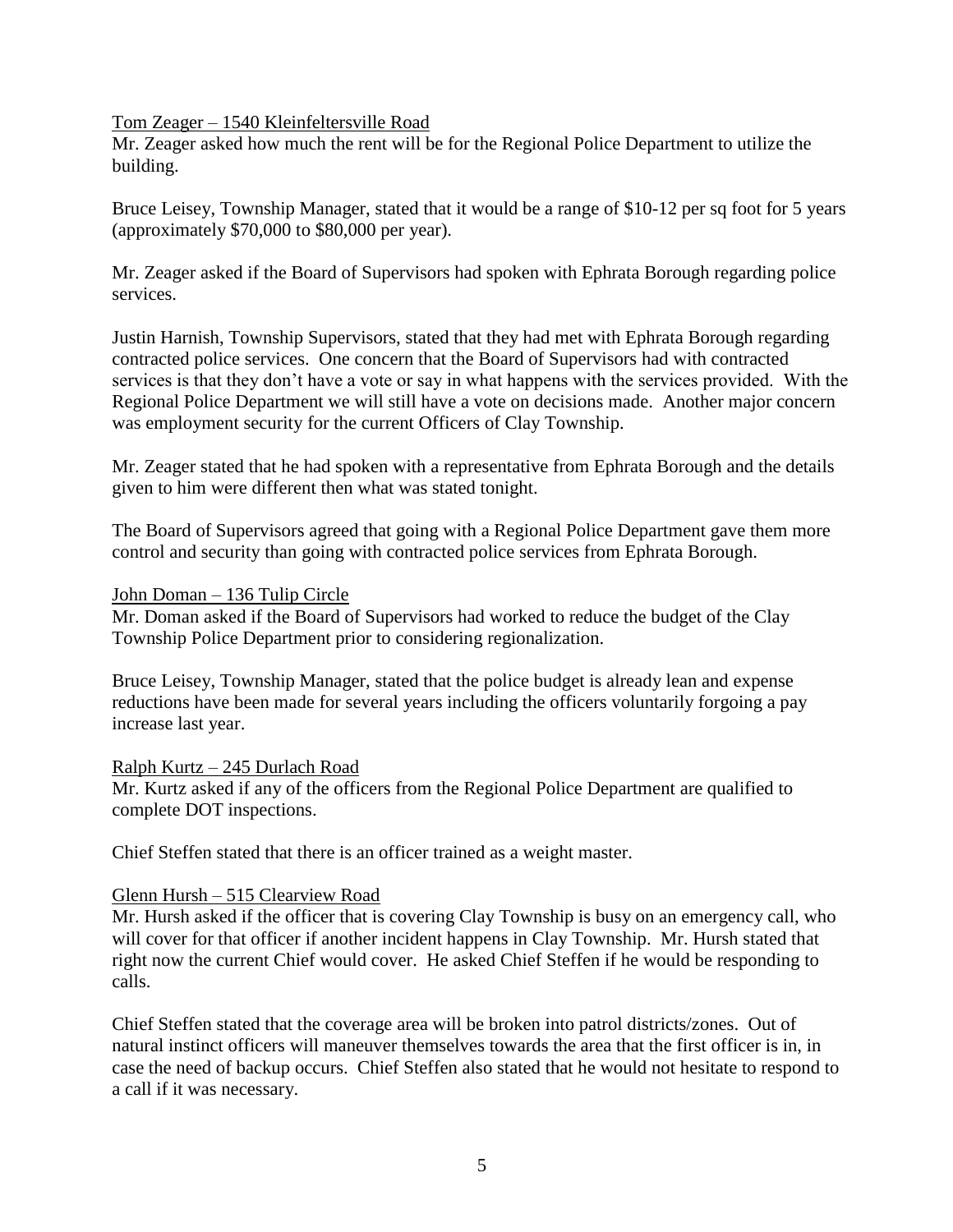Dave Kitch – 1500 Furnace Hill Road

Mr. Kitch stated that everything discussed tonight is very positive. Mr. Kitch inquired if Clay Township is able to remove itself from the Regional Department and at what cost.

Bruce Leisey, Township Manager, stated that a five year permanent contract is being proposed and after five years a member may withdraw. The cost to withdraw is equal to one year's member's share of the total budget. This cost is payable in increments (50% at 3 months of seperation, 25% at 15 months and 25% at 27 months).

Dave Kratzer, Penn Township Manager, stated that the cost to exit the Regional Police Department was spread out to help the Township incorporate that cost into their budget.

# Brenda Becker – 315 West Girl Scout Road

Mrs. Becker asked if all members agree after 5 years to disband the Regional Police Department can that be done.

Bruce Leisey, Township Manager, stated that yes after 5 years the Regional Police Department can be disbanded.

Mrs. Becker asked what will be the cost for a new member to enter the Regional Police Department Charter after it has been set up.

Bruce Leisey, Township Manager, stated that there will be a formula to determine the cost depending on membership status (Charter Member or Contract Member).

Mrs. Becker asked how equipment, furniture, computers, vehicles, etc. are being combined and if new items will be purchased are the costs to purchase those items included in the proposed budget numbers.

Bruce Leisey, Township Manager, stated that all items will be appraised for fair market value and each member will receive credit for those items they are brining into the department. Mr. Leisey also stated that there is a line item in the budget for "start up" costs.

Dave Kratzer, Penn Township Manager, stated that the goal is to use the items that we currently have and only purchase what is absolutely necessary (ie: uniforms, car detailing).

Bruce Leisey, Township Manager, stated that the start up cost for Clay Township will be approximately the same as the credit received for items.

# Craig Merkey – 1330 Forest Hill Road

Mr. Merkey stated that our initial budget amount is \$498,000, when will our budget costs return to what our current budget is now.

Bruce Leisey, Township Manager, stated the cost of inflation, capital purchases and additional members to the force will dictate future budget increases.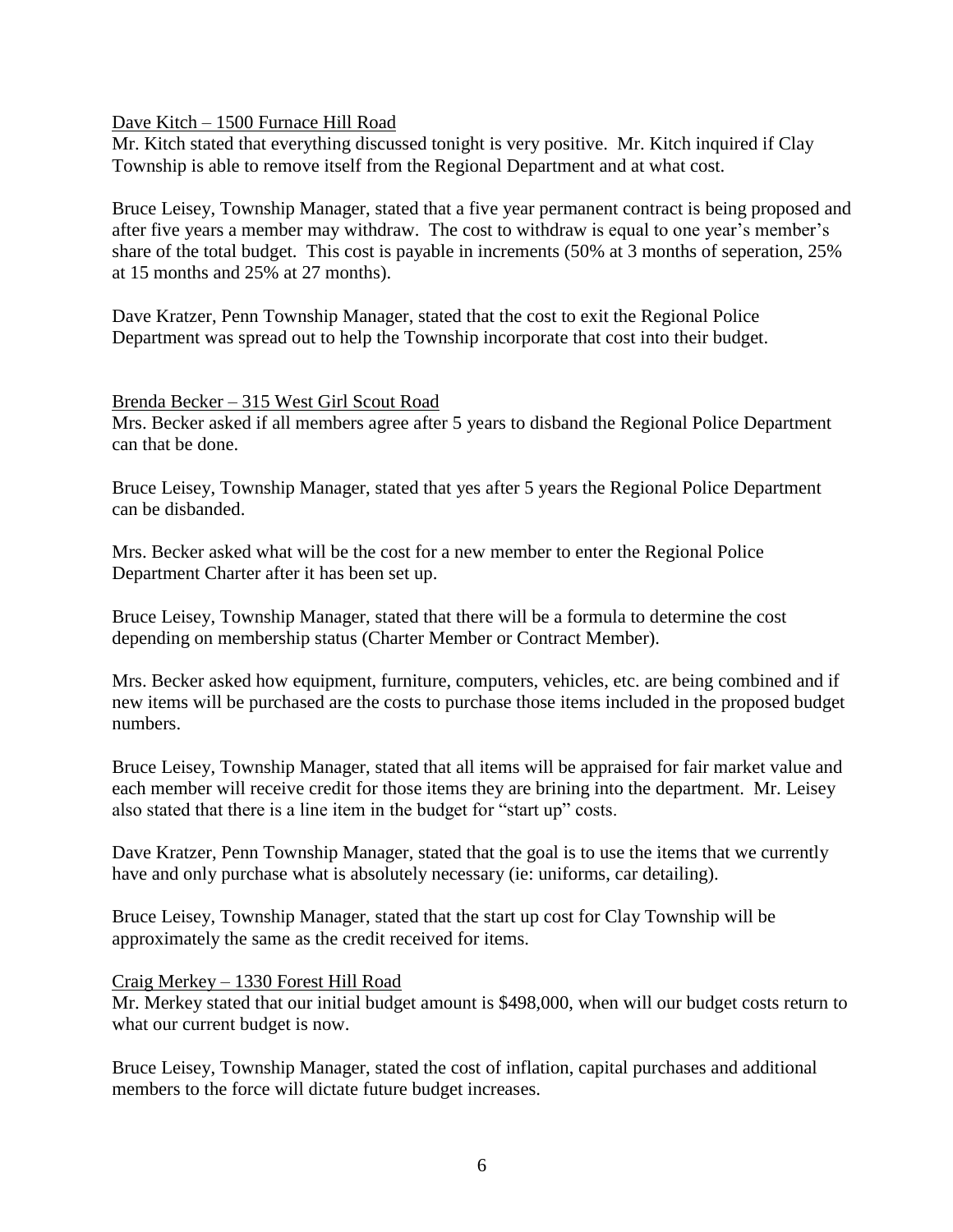# Tom Zeager – 1540 Kleinfeltersville Road

Mr. Zeager thanked the Board of Supervisors for holding this meeting and stated that he has heard a lot of positive response on the 24/7 police coverage that will be provided by a Regional Police Department.

Mr. Zeager stated that he has been approached by several farmers in the Township asking if there will be "harassment" issues when the Regional Police Department is in place.

Chief Steffen stated that there is a time and place for all calls. He said that there will be more "passive" patrol throughout the Township since the police station will be located in the Township.

Chief Steffen stated that he has an open door policy and if someone feels they are being "harassed" they should contact him to discuss the matter.

#### Ralph Kurtz – 245 Durlach Road

Mr. Kurtz asked why our building was chosen to be the station for the Regional Police Department since it is not centralized between the Township's and asked what other Township's may join the charter.

Bruce Leisey, Township Manager, stated that both Penn and Warwick Township had outgrown their current facilities and the Clay Township building was built to house a larger department.

# Tom Zeager – 1540 Kleinfeltersville Road

Mr. Zeager asked what would happen if there was an emergency call in Elizabeth Township and the PA State Police requested that the Regional Department respond to the call.

Chief Steffen said that, of course, an officer from the Regional Department would respond to the call if requested.

Mr. Zeager asked if we would then bill the PA State Police for the services provided. Chief Steffen stated that at this time the PA State Police would not be billed for the services.

#### Jared Rottmund – 1030 Girl Scout Road

Mr. Rottmund asked how often will the coverage units the township is purchasing be reviewed.

Chief Steffen and Tim Lausch stated that the amount of coverage units will be reviewed yearly based on call volume.

#### David Kitch – 1500 Furnace Hill Road

Mr. Kitch asked what the plans were for the \$150,000 that the Township will be saving by going with a Regional Police Department.

Bruce Leisey, Township Manager, stated that the intent is to use the savings to reduce the new facility debt and build up a "rainy day" fund.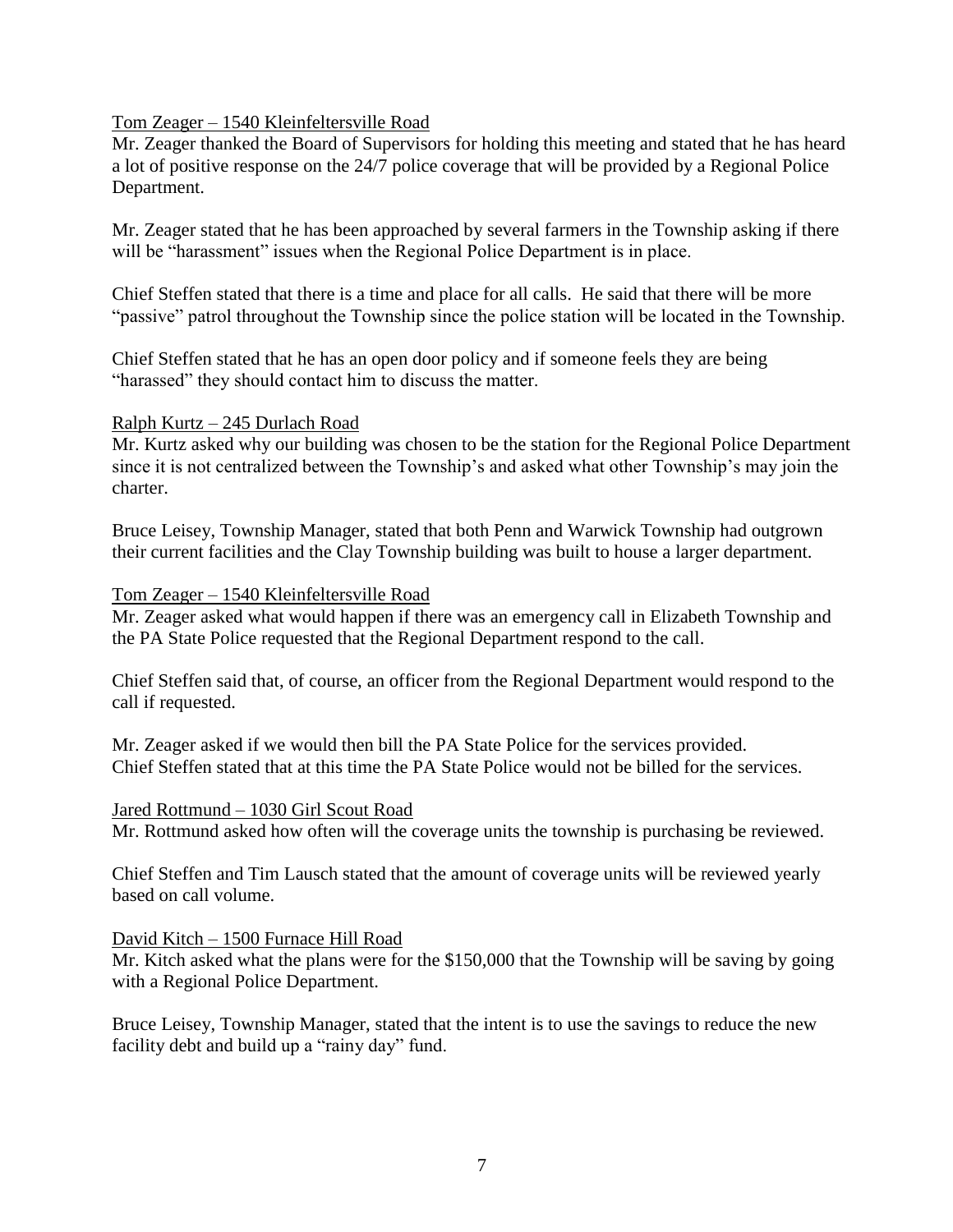Brenda Becker – 315 West Girl Scout Road

Mrs. Becker stated that she has been involved in several contract negotiations and they can be a nightmare. Mrs. Becker asked how is the Township going to handle yearly negotiations. She also stated that better coverage and services comes with a price tag.

Carl Segatti stated that it is hard for an individual Township to hire an officer if they only need ½ an officer but with a Regional Police Department they can share the cost of an officer with the other members.

Dave Kratzer, Penn Township Manager, stated that each Township will make their own decisions regarding police units purchased.

#### Louis Katz – 30 Meadow Drive

Mr. Katz asked if the calls that were covered by the PA State Police were included in the study.

Carl Segatti stated that yes, there were 350 calls included in the study that the PA State Police covered.

Gary Landis – 110 Yummerdall Road

Mr. Landis stated that he serves as one of the Auditors for Clay Township and is also a resident of Clay Township. Mr. Landis stated that the budget for Clay Township is already "lean" and moving forward with a Regional Police Department is a great solution to allow for 24/7 police coverage and not require a tax increase.

#### Glen Hursh – 515 Clearview Road

Mr. Hursh asked will the Regional Police Department Chief back up calls in the same way that the current Chief of the Clay Township Police Department does.

Chief Steffen stated that back up will normally be provided by other Regional Police Officers that are on duty but if necessary, he will provide any necessary back up that is needed.

#### John Ryan – 470 Mt Top Drive

Mr. Ryan asked if there will be any additional support staff hired with the Regional Police Department.

Chief Steffen explained that the officers with the assistance of software and in car computers will be able to complete most of their own paperwork while working. This reduces the number of civilian support staff necessary. At this point, there are no plans to hire any additional civilian support staff.

#### Ralph Kurtz – 245 Durlach Road

Mr. Kurtz stated that he is satisfied with the current police protection provided.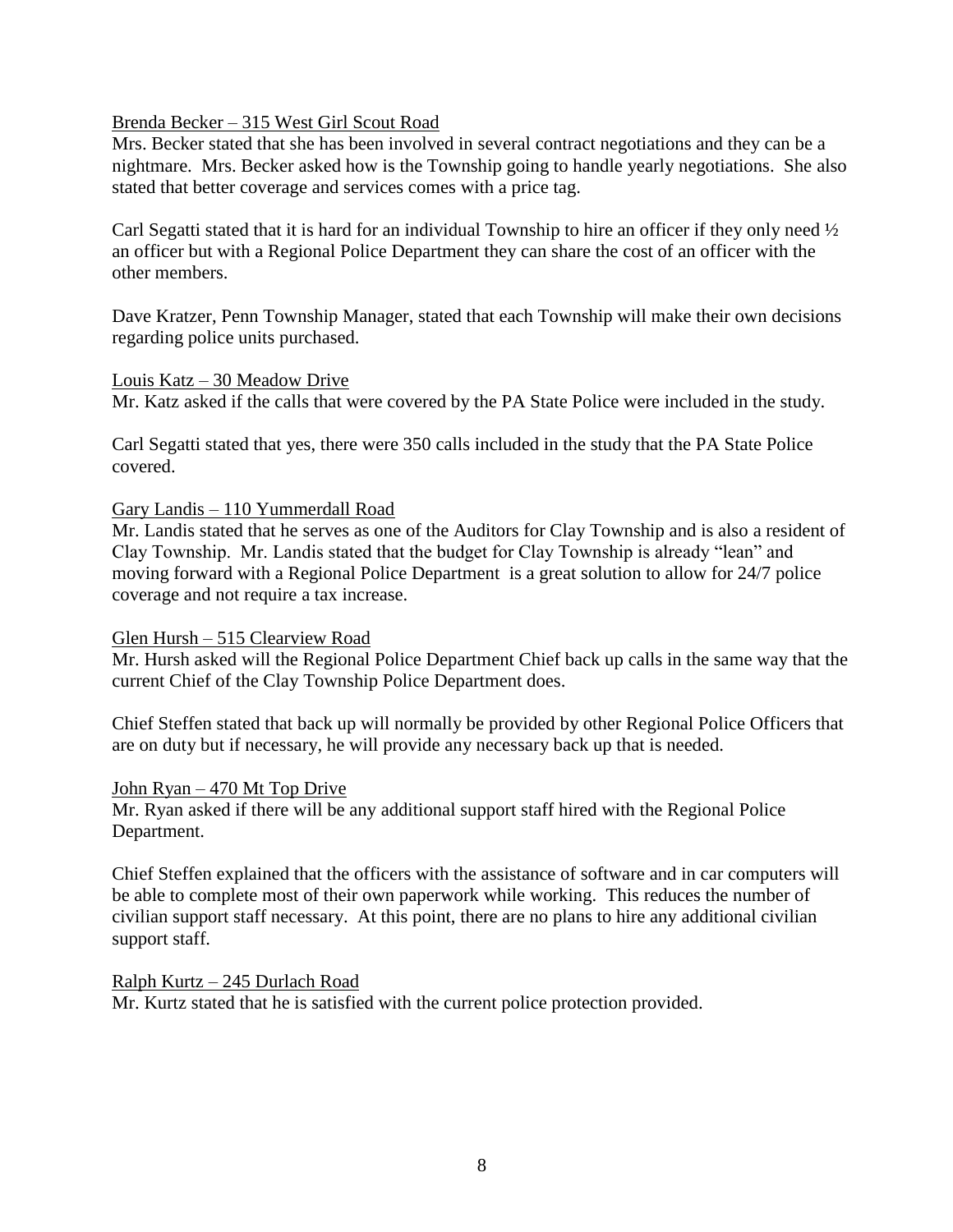Jared Rottmund – 1030 Girl Scout Road

Mr. Rottmund stated that he has a personal comfortable level with the current police officers. He asked if the Regional Police Officers will be rotated around or will the same officers patrol the same areas.

Chief Steffen stated that officers will be rotated around to other areas but assured Mr. Rottmund that all Officers will be professional in dealing with all matters.

Mr. Rottmund asked what is the start date for the Regional Police Department. Bruce Leisey, Township Manager, stated that the proposed start date is January 1, 2012

# Jonathan Zimmerman – 1590 Furnace Hill Road

Mr. Zimmerman asked when the Board of Supervisors was going to make their decision.

Bruce Leisey, Township Manager, stated that the Board of Supervisors would consider adoption of the Ordinance to Enter into Municipal Agreement for formation of NLCRPD at their September 12, 2011 scheduled meeting.

Janice Breneman – Icehouse Hill Road Mrs. Breneman asked who the Regional Board representatives for Clay Township would be.

Bruce Leisey, Township Manager, stated that Supervisor Keith Martin and an another elected or appointed representative would be chosen at the Board of Supervisors meeting on September 12, 2011.

Ken Martin – 198 W Girl Scout Road

Mr. Martin stated that he feels the Regional Police Department is a good idea and a cost savings for the Township and residences.

Tim Lausch closed the meeting.

.

# **Closing Comments by Board of Supervisors**

Tim Lausch, Clay Township Supervisor, stated that the Regional Police Department allows the Township to provide better police coverage and spend Township funds more wisely

Keith Martin, Clay Township Supervisor, stated that the benefits of a Regional Police Department outweigh the fear of change. The Regional Police Department will allow the Township to provided 24/7 police coverage, save the Township budget dollars and utilize the new building.

Justin Harnish, Clay Township Supervisor, stated that the Regional Police Department is a commitment and serious thought and planning has gone into this decision.